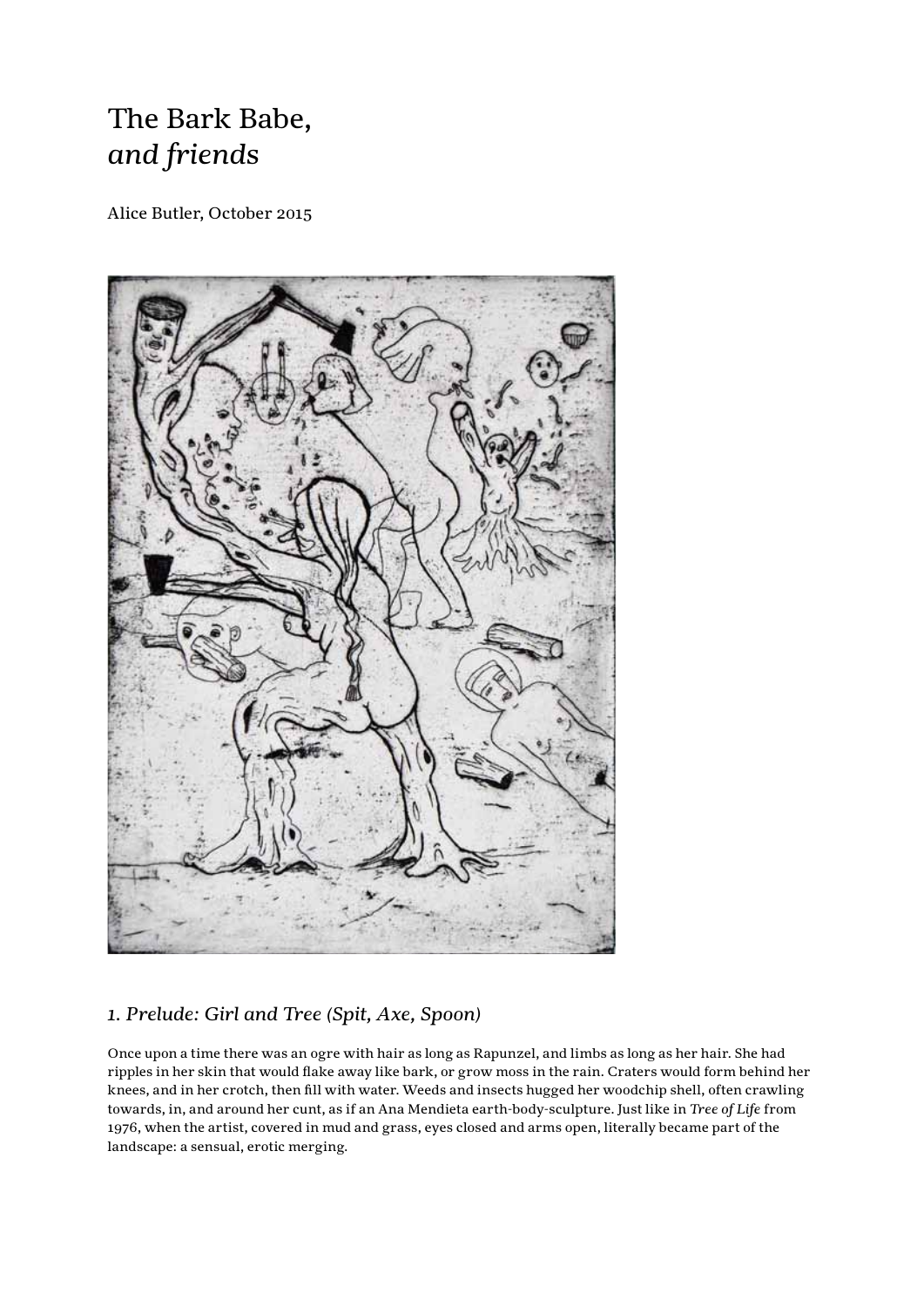But that's skipping forward, too quickly: the ogre of our story is a primeval feminist, as dislocated from time as her body is mangled and severed in places. She liked to commit the crimes that had been done to her, this armless creature, with rotten and raw tree-trunks for legs. And she had a long nose, like witches do, as lethal as a knife, or an axe. It helped her smell the flesh she craved round corners, the dark and mysterious pathways that made up the woods she called home. *Why should it always fall to me to clean and cook?* She often thought to herself. The boys would pay. No longer would they pinch her ripe bum-cheeks, and grab at her bark flesh: she would cut off their heads and cook them first, then eat them as a delicious meat stew with a glass of wine *for one*. Red with red.

*She* is the etching: the black and white document of the tale, inscribed for posterity.

Her name could be: Judith, the virile slayer of Holofernes Philomela, who killed her sister's son to spite his father for rape and mutilation Or *Plate 9: They do not want to (No quieren.)*

#### *2. The way to a man's heart is through his stomach*

In the ninth etching by Francisco Goya published in *The Disasters of War*, a grotesque old hag, hating on the heteronormative, pulls a dagger at a love-struck couple in embrace. Or maybe she's trying to protect the helpless girl creature from his assaulting grasp. Either way, she is the killer. But it is the father that is the cannibal… with a taste for his own children. He is the greedy god Saturn, depicted by Goya in the murals he painted straight onto the walls of his Quinta del Sordo farmhouse outside Madrid. The house was as decrepit as the artist's aging body, and the paintings as private and fantastical as dream, or nightmare.

Marina Warner has argued that what swings myth and fairytale the patriarchal favour is that while women might do the killing, *they do not eat their offspring on purpose, nor are they duped into feasting off their own children*, whereas the innocent fathers gorge for pleasure.

But could there be a different ending, I wonder, in which the mother stuffs her face, juices leaking from her mouth, transgressive in her shame?

Or the nuclear family gets swallowed forever?

In 1976, the artist Bobby Baker baked a family of cake. With chicken wire used as skeleton, and dough as flesh, in this appetite-whetting installation, there was a life-size mum and dad, with kids, to feast on. The figures were installed in a pretend house, a bit like a doll's house, and the audience was invited to make it all disappear by eating it. It lasted a week, and then the family was gone forever, with only a few ghost-like crumbs left over as evidence of the feast.

#### *3. My mother she killed me. My father he ate me…*

Goya's dad-cannibals, as well as the bark-witch of the prelude, call to mind the protagonists that both kill and eat in the Grimm Brothers' tale of incestuous cannibalism 'The Juniper Tree'. Written in a spooky, syntaxfree style, with deadened expressions of intent (such as: 'The thought came to her that she would kill him'), this macabre fairytale narrates a father's mistaken cannibalism, and the subsequent demise of the wicked stepmother murderess. The story goes like this: after being given hope by a spiritual juniper tree that she will conceive a child, a sweet and domestic, but previously barren, woman *and* wife, has a baby boy who is *as red as blood* and *as white as snow*; but soon after the birth she dies. The delicious juniper berries, which she gorged on during the pregnancy, poisoned her, and with her last dying wish, she asks to be buried under the miracle baby-giving tree. Fast-forward a few years, and the dad has found a new wife, who's had a new daughter. Obviously, the evil step-mum loves the girl but hates the boy, and one day she tempts him with an apple before chopping off his head with the lid of a chest as he dug around inside it for the red, ripe fruit. With a nifty tie of a handkerchief, she ends up tricking her daughter, Marlinchen, into thinking she has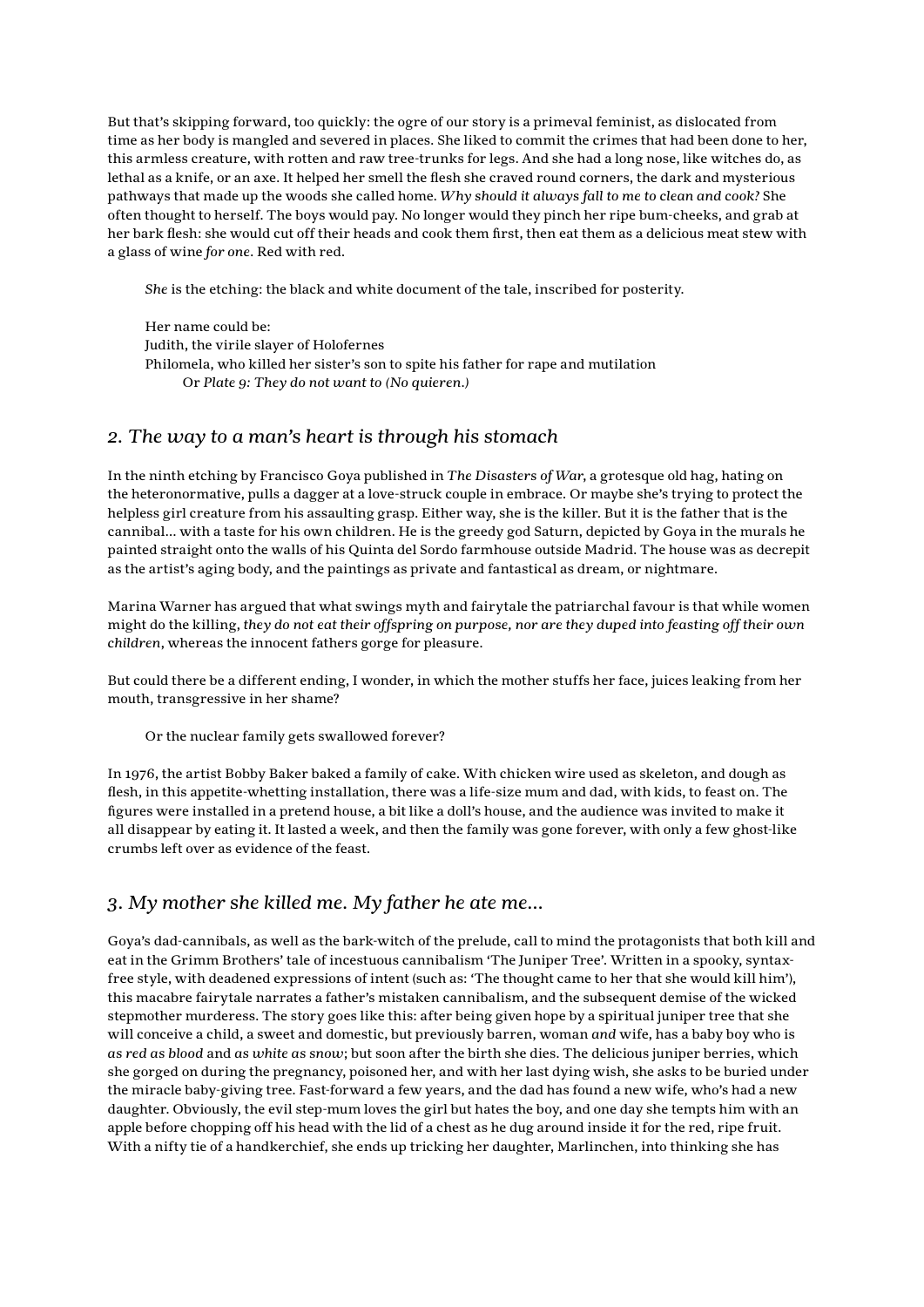killed her own brother, and convinces the girl that together they will cook him up in a stew and no-one will be any the wiser (the revenge of the domestic *a la* Martha Rosler in her *Semiotics of the Kitchen* of 1975). Boy, does the dad love the taste of his own son, and while he eats, the daughter gathers up the reject bones of her dead brother and buries them under the same juniper tree as his deceased mum. From his remains erupts a fire, and out flies a bird. It is the boy in feather-form, and after a bit of flying about the village, picking up gifts, he bestows his dad with a gold necklace, and his step-mum with a millstone. This bread-giving tool kills the wicked woman, stone dead, and the boy comes back to life to eat happily ever after with his surviving family.

The story might scream evil stepmother, but maybe she was just bored of grinding wheat and baking bread, and the only way she could get her revenge on the whole kitchen domestic fantasy was to cook up her stepson. To dirty the table and bloody the centrepiece.

I wonder if the tree-witch of the etching is the evil stepmother reincarnated: powerful in death. She is axing her way round town, this bark babe: not only cooking up meals for father-cannibals, but dining on them herself.

### *4. A stew of feminist fairytales*

Perhaps it's more fun, more radical, to play in the old houses of fairytale and rearrange the furniture, for even if we renounce these tales, they will still be there, always present, to be passed on through books and chatter. *New wine in old bottles* was the metaphor favoured by Angela Carter: a manifesto of sorts that reached its climax in the fairytale collection *The Bloody Chamber* (1979). In the 'The Company of Wolves', for example, Carter doesn't just update 'Little Red Riding Hood', she reappropriates it, with reworked narrative and style, to let the young girl heroine's sexuality, and her body, speak. She is the usual snow-white and rubyred, but it is more visceral and messy than before:

*Her breasts have just begun to swell; her hair is like lint, so fair it hardly makes a shadow on her pale forehead; her cheeks are an emblematic scarlet and white and she has just started her woman's bleeding, the clock inside her that will strike, henceforward, once a month.*

And so, *as the forest closed upon her like a pair of jaws*, she ventures out into the woods with Grandma's house her destination, but she meets a handsome stranger on her way, and they decide to chase each other to see who gets there quickest. The prize if he wins? A kiss. He might get there first and gobble up poor Grandma, but when the young girl arrives, her weapon is laughter (not to mention a knife), and she trusts in her own sexuality to win what she desires. To the wolf's *all the better to eat you with* feral hunter quip, *the girl burst out laughing; she knew she was nobody's meat*. Instead, she opts to *pick out the lice from his pelt* and *eat them*, quelling her own hunger.

Carter's tales enact a perverse rewriting of gender and genre, where young girl desire is not silenced or stoned. 'She' can eat as much as she likes, similar to the guessing game of Barbara T. Smith's 1973 performance *Feed Me*, in which the artist sat naked on a bed surrounded by bread, cheese, fruit and wine, and the participants had to intuit what it was that *she* wanted. Assuming the role of both the seducer and the seduced, the artist holds all the power, and the right, to choose… from the little red-cloaked girl's basket of treats.

In Lorrie Moore's aptly titled collection of short stories *Bark* (2014), published a little over two centuries after the Grimm Brothers' *Children's and Household Tales*, is her own titular version of the juniper tale. It is a story of female friendship and feminist consumption, which begins with the first-person narrator's guilt over not visiting her sick friend, Robin Ross, before she died. Robin is a playwright with a penchant for the fairytale rewrite, and in her garden grow *apple, juniper, hazelnut, and rosebushes*: shrubby homages to the trees that are characters in her stories. After Robin's death from cancer, friends Pat and Isabel scoop up our narrator and take her to Robin's house, promising lots of fun and gin rickeys: what follows is part ghoststory, part dream-sequence, as the living girls encounter the dead girl (with only a 'scarf' to hold her head on). Just like the little bird-boy of the original. This meeting of judgment, dance, laughter and reconciliation